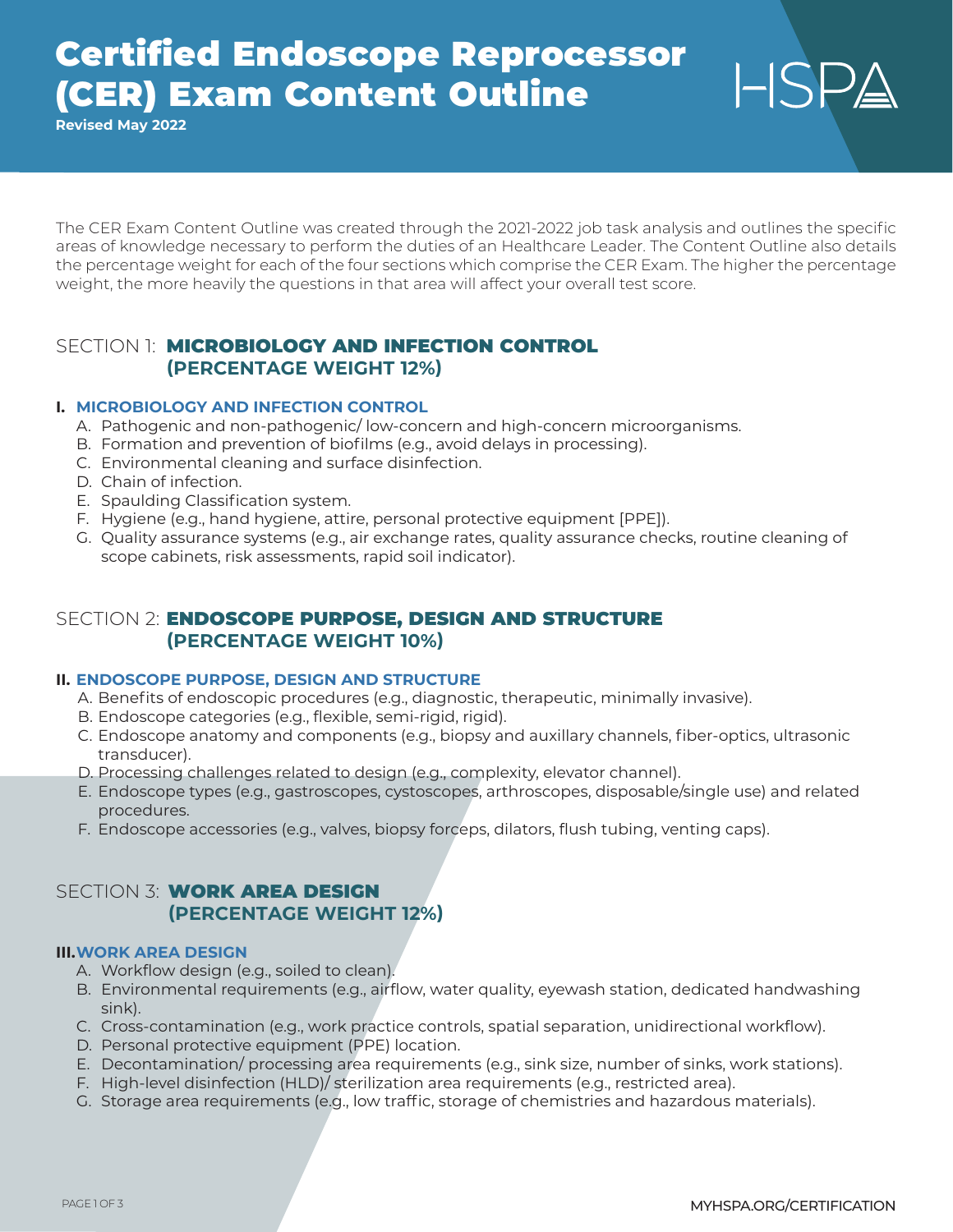# Certified Endoscope Reprocessor (CER) Exam Content Outline

**Revised May 2022**

## SECTION 4: ENDOSCOPE PROCESSING STEPS **(PERCENTAGE WEIGHT 32%)**

## **IV.MICROBIOLOGY AND INFECTION CONTROL**

- A. Point-of-use care.
- B. Transportation of soiled endoscopes (e.g., containers meeting Occupational Safety and Health Administration [OSHA] requirements).
- C. Initial visual inspection (e.g., lighted magnification).
- D. Leak testing (e.g., manual, automated, computerized, dry, wet, modified steps for processing damaged scopes).
- E. Breach in process (e.g., failed leak test, damaged endoscope protocol, communication).
- F. Manual cleaning (e.g., exterior wiping, enzymatic/ detergent soak and flush, brushing with appropriate brush, submersion requirements).
- G. Rinsing (e.g., manual, automated).
- H. Extended soak indications and requirements (e.g., delayed processing).
- I. Quality testing for cleaned endoscopes (e.g., internal and external visual inspection, verification of cleaning process).
- J. Manual high-level disinfection (HLD).
- K. Automated endoscope reprocessors (AERs).
- L. Drying processes (e.g., alcohol flush, air purge, air pressure, drying verification).
- M. Factors influencing the high-level disinfection (HLD) process (e.g., expired disinfectant, expired strips, diluted disinfectant, temperature).
- N. Preparation for sterilization (e.g., venting caps).
- O. Sterilization packaging methods.
- P. Sterilization methods (e.g., high and low temperature, liquid chemical sterilization).
- Q. Sterilizer loading and unloading.
- R. Sterilization quality assurance (e.g., biological, chemical, mechanical indicators).
- S. Factors influencing the sterilization process (e.g., time, process, temperature).
- T. Documentation requirements for high-level disinfection (HLD) and sterilization.
- U. Recall process (e.g., positive Biological Indicator [BI], failed solution test strip, manufacture recall).

## SECTION 5: ENDOSCOPE HANDLING, TRANSPORT AND STORAGE **(PERCENTAGE WEIGHT 16%)**

### **V. ENDOSCOPE HANDLING, TRANSPORT, AND STORAGE**

- A. Proper handling techniques.
- B. Storage requirements (e.g., cleaning, airflow, space).
- C. Accessories (e.g., reusable/ disposable, valves, caps).
- D. Types of storage systems (e.g., vertical, horizontal, airflow hook-ups).
- E. Hang time (e.g., risk assessment, expiration dating).
- F. Transportation of processed endoscopes (e.g., from processing to cabinet, cabinet to point-of-use, distinct visual cue indicating ready for use).

 $HSP_4$